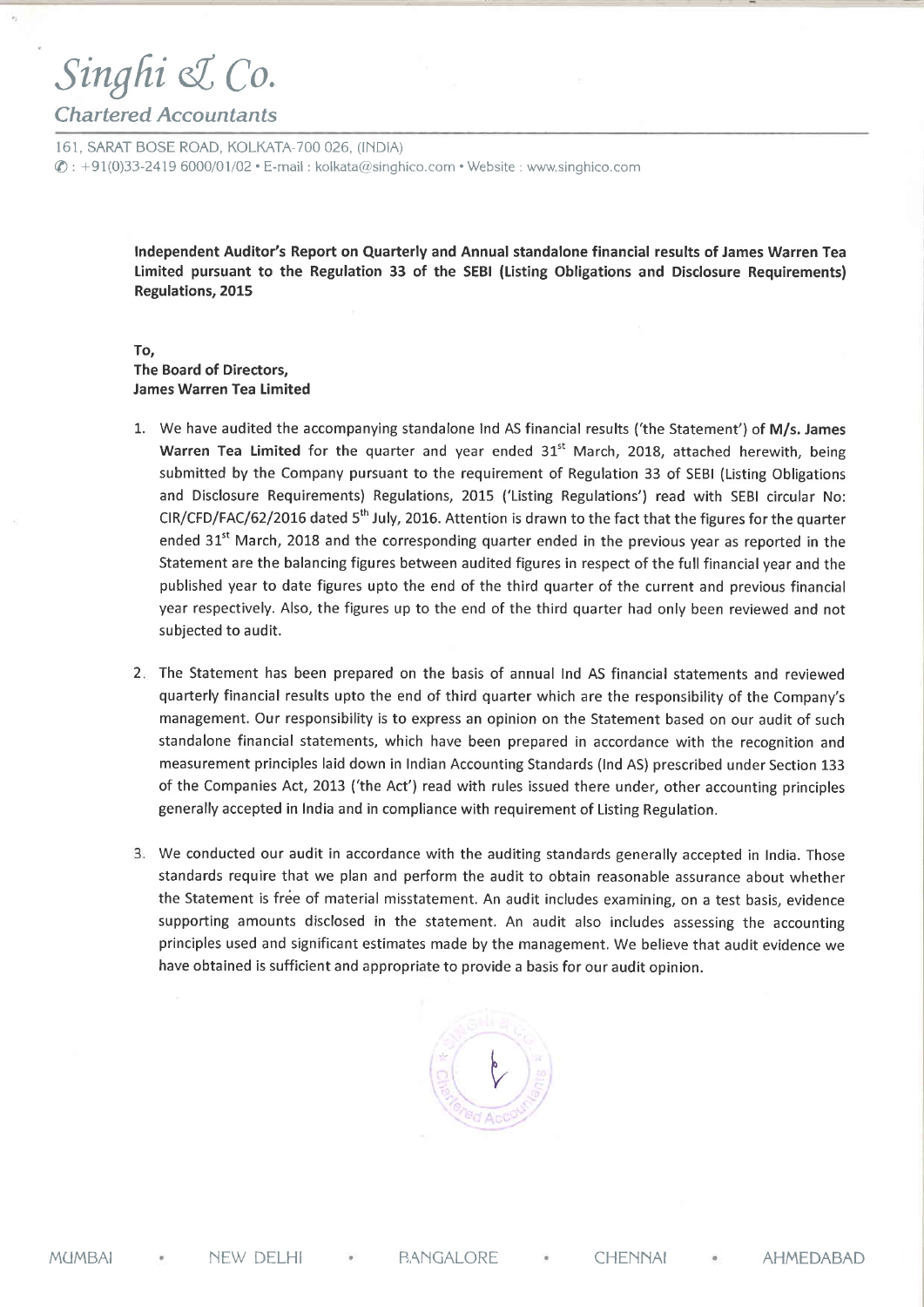

- 4. Based on our audit conducted as above, the quarterly standalone financial results as well as the year to date results:
	- a) are presented in accordance with the requirements of Listing Regulations and SEBI circular dated 5<sup>th</sup>July 2016 in this regard; and
	- b) give true and fair view of the financial performance including other comprehensive income and other financial information for the quarter ended 31<sup>st</sup> March 2018 as well as the year to date results for the period from  $1<sup>st</sup>$  April 2017 to 31<sup>st</sup> March 2018.
- 5. The financial results for the quarter and year ended 31" March, 2017 reported under previous GAAP, included in the statement, are based on the previously issued results of the Company, prepared in accordance with the Accounting Standards as per Section 133 of the Act, read with Rule 7 of the Companies (Accounts) Rules, 2014. These results were audited by us and our report dated 29<sup>th</sup> May, 2017 expressed an unmodified opinion on those standalone financial results. Management has adjusted these results for the differences in accounting principles adopted by the Company on transition to the Indian Accounting Standards (lnd AS) and presented reconciliation for the same, which has been approved by the Company's Board of Directors and audited by us.

For Singhi& Co. Chartered Accountants Firm Registration No.302049E

(Pradeep Kumar Singhi) Partner Membership No.50773

Place: Kolkata Dated: 17<sup>th</sup> May, 2018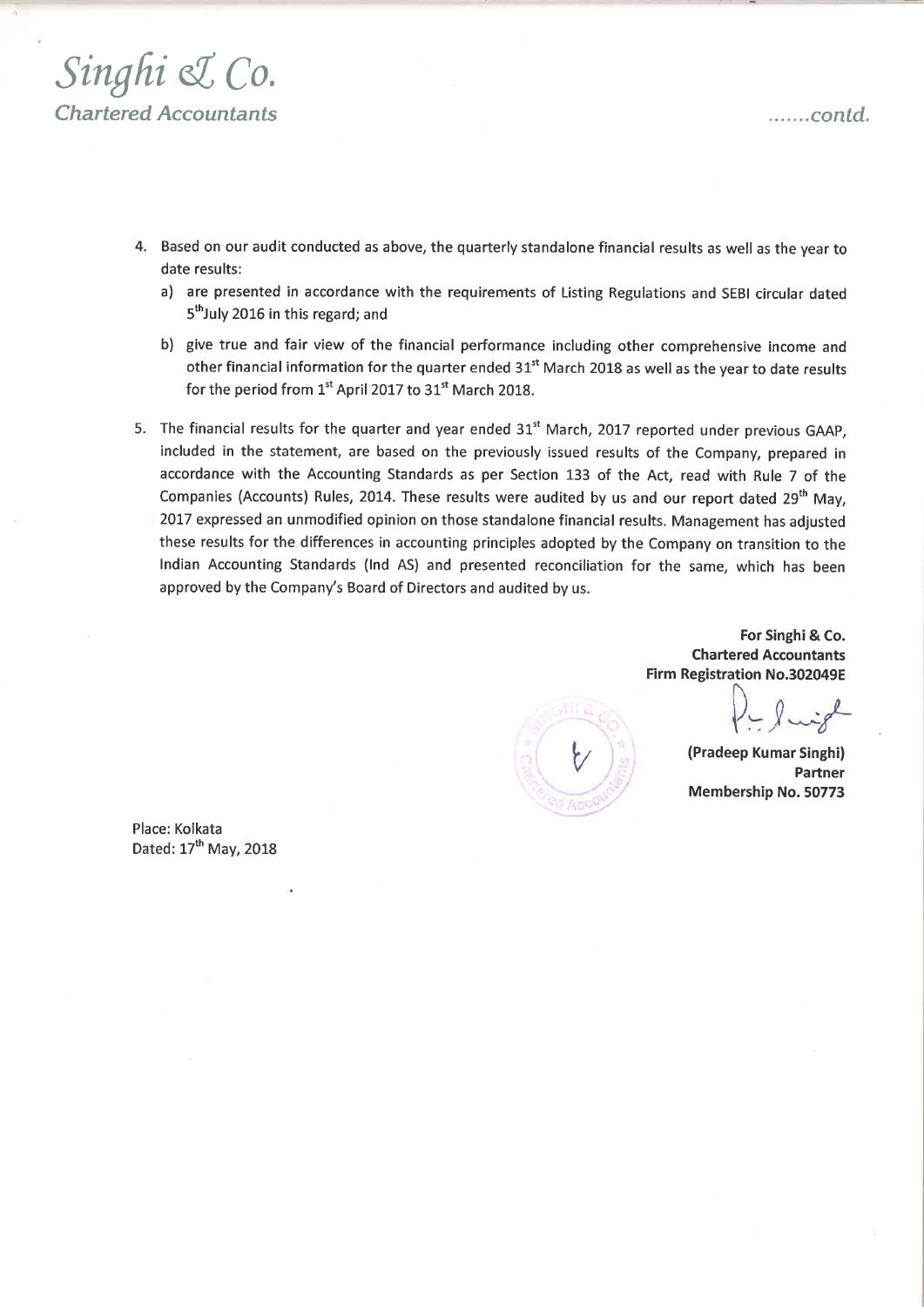## Singhi & Co.

## Chartered Accountants

161, SARAT BOSE ROAD, KOLKATA-7OO 026, (INDIA)  $\textcircled{c}: +91(0)33-2419\ 6000/01/02 \cdot E\text{-mail}:$  kolkata@singhico.com  $\cdot$  Website : www.singhico.com

> lndependent Auditor's Report on Consolidated Year to Date Results of James Warren Tea Limited pursuant to regulation 33 of SEBI (tisting Obligation and Disclosure Requirement) Regulation 2015.

## To, The Board of Directors James Warren Tea Limited

- L. We have audited the accompanying statement of consolidated Ind AS financial results ('CFS statement') of James Warren Tea Limited ('the Company') and its joint venture (collectively referred to as 'the Group') for the year ended  $31<sup>st</sup>$  March, 2018, attached herewith, being submitted by the Company pursuant to the requirement of Regulation 33 of SEBI (Listing Obligations and Disclosure Requirements) Regulations, 2015, ('Listing Regulations') read with SEBI circular No: CIR/CFD/FAC/62/2016 dated 5<sup>th</sup> July, 2016. This statement is the responsibility of the Company's management.
- 2. Our responsibility is to express an opinion on the CFS statement based on our audit of such CFS statements, which have been prepared in accordance with the recognition and measurement principles laid down in Indian Accounting Standards (Ind AS) prescribed under Section 133 of the Companies Act, 2013 ('the Act') read with relevant rules issued thereunder and other accounting principles generally accepted in India and in compliance with requirement of Listing Regulations.
- We conducted our audit in accordance with the auditing standards generally accepted in India. Those 3 standards require that we plan and perform the audit to obtain reasonable assurance about whether the Statement are free of material misstatement. An audit includes examining, on a test check basis, evidence supporting amounts disclosed in the statement. An audit also includes assessing the accompanying principles used and significant estimates made by management. We believe that audit evidence we have obtained is sufficient and appropriate to provide a basis for our audit opinion.
- $4. \;\;$  Based on our audit conducted as above, the Consolidated Ind AS financial statement for the year:
	- a) includes the financial results of entity given below: Name of Joint Venture Company: -Mayfair Investment Holding Pte. Ltd.
	- b) are presented in accordance with the requirements of Regulation 33 of the SEBI (Listing Obligations and Disclosure Requirements) Regulations, 2015 and SEBI circular dated 05<sup>th</sup>July, 2016 in this regard; and
	- c) give a true and fair view of the consolidated financial performance, including other comprehensive income and other financial information for the year ended  $31<sup>st</sup>$  March, 2018.

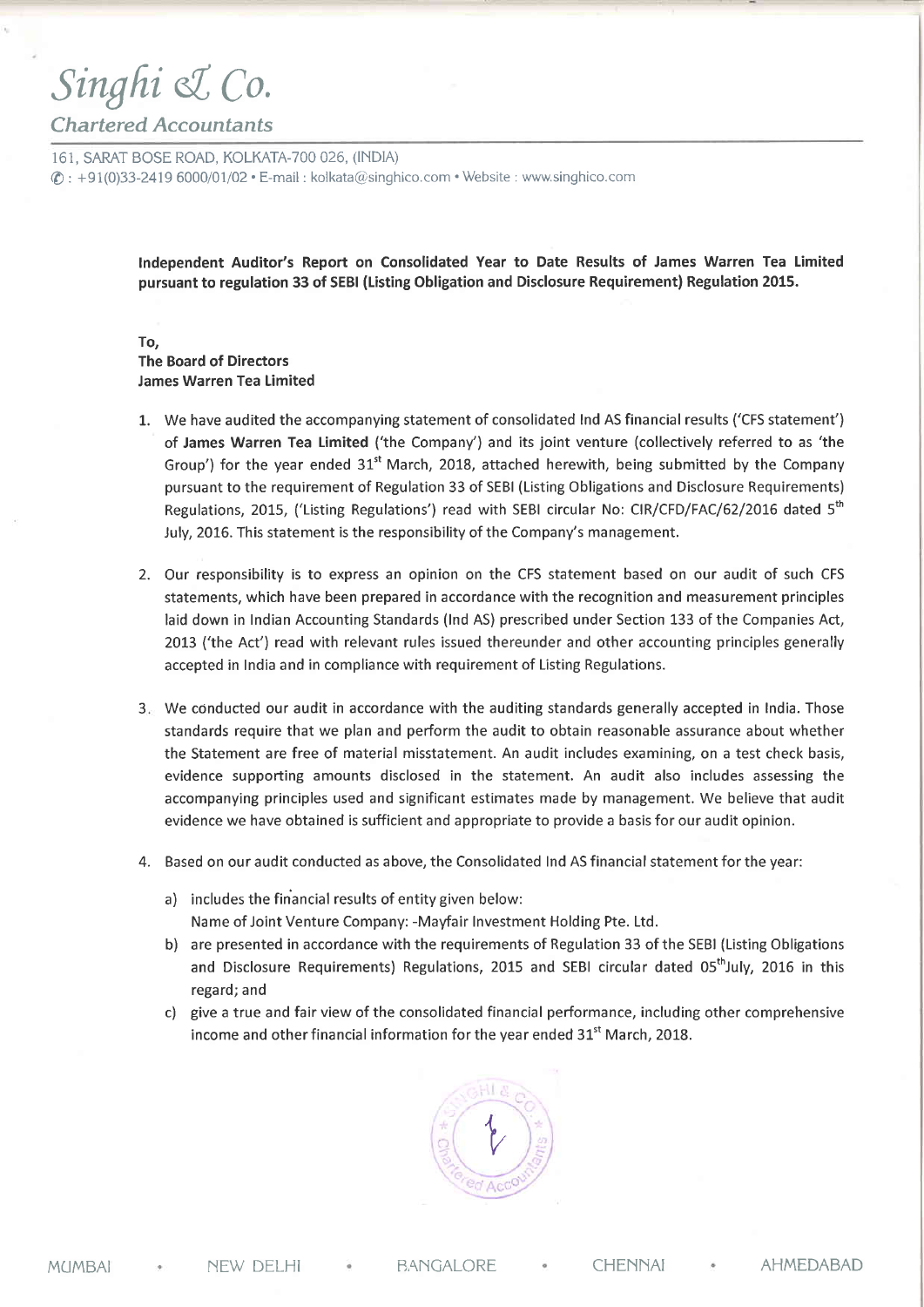

5. We did not audit the financial statements of the Joint Venture Company whose Group's share of net loss considered for consolidation is Rs. 1.73 lakhs for the year ended 31<sup>st</sup> March, 2018. This financial statements/ financial information is unaudited and have been prepared and converted by the management of the company into Ind AS comptiant financial statements and which have been reviewed by us. Our opinion on the consolidated financial statements, in so far as it relates to the amounts and disclosures included in respect of the Joint Venture are solely based on such management certified financial statements.

Our opinion is not modified in respect of the above matter.

For Singhi & Co. . Chartered Accountants Firm Registration No.302049E

 $\bigcap$  $\rho_{\text{r}}$  fingle

(Pradeep Kumar Singhi) Partner Membership No.50773

Place: Kolkata Dated:17<sup>th</sup> May, 2018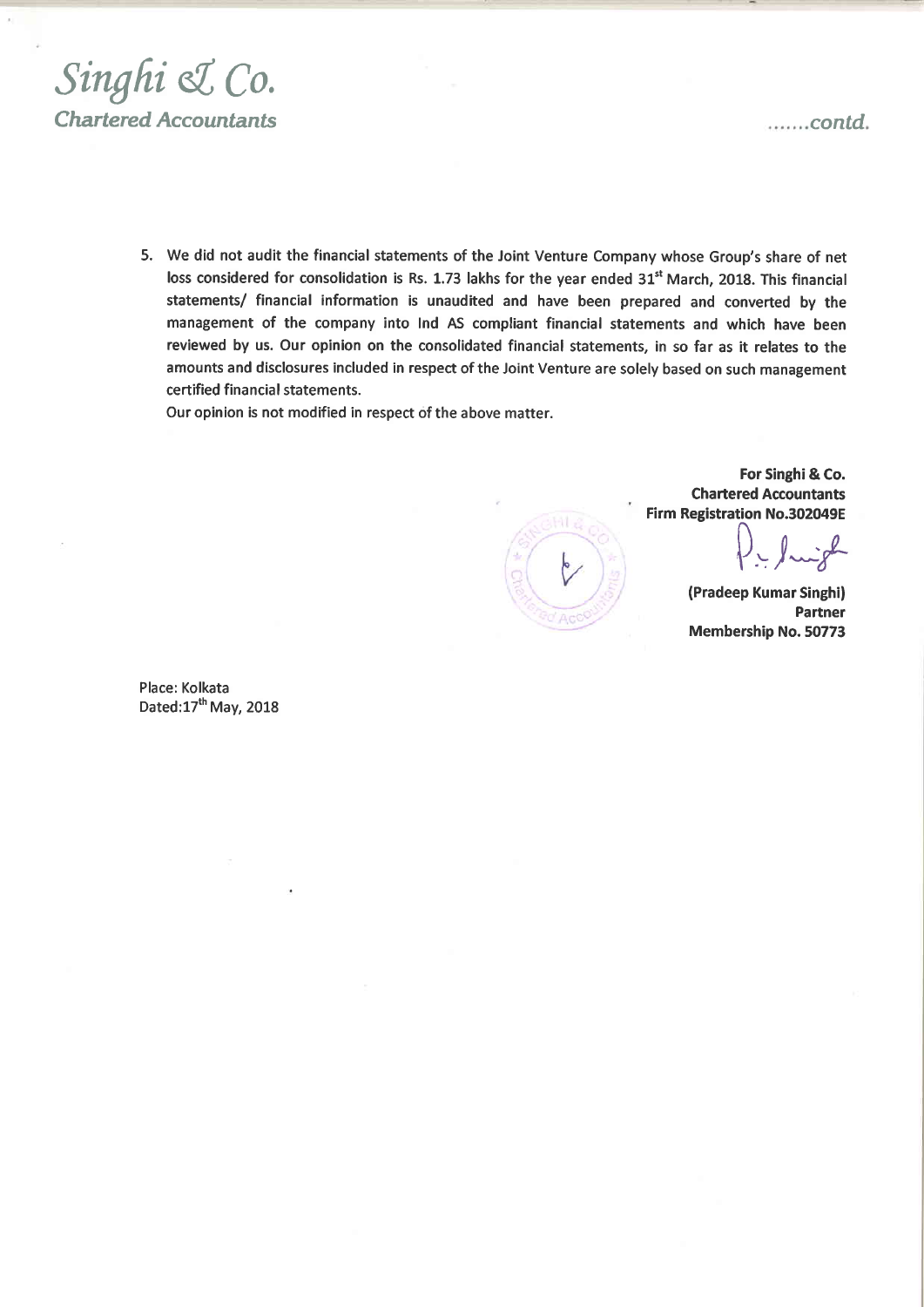

## **JAMES WARREN TEA LIMITED**

Registered Office : Dhoedaam Tea Estate, P.O. L15491AS2009PLC009345<br>
Corporate Office : Dhoedaam Tea Estate, P.O. Borcahapjan, Dist. Tinsukia, Assam 786150. Tel: 03759-247922<br>
Corporate Office : 12, Pretoria Street, Kolkat

|  |                                                                                                                                      |                                 |                                              |                                                                              |                             |                                         |                             | (Rs in lakhs)                           |
|--|--------------------------------------------------------------------------------------------------------------------------------------|---------------------------------|----------------------------------------------|------------------------------------------------------------------------------|-----------------------------|-----------------------------------------|-----------------------------|-----------------------------------------|
|  |                                                                                                                                      | Standalone                      |                                              |                                                                              | Standalone                  |                                         | Consolidated                |                                         |
|  | Particulars                                                                                                                          | 3 months ended<br>on 31/03/2018 | Preceding 3<br>months ended or<br>31/12/2017 | Corresponding 3<br>months ended in<br>the previous year<br>on.<br>31/03/2017 | Year ended on<br>31/03/2018 | Previous year<br>ended on<br>31/03/2017 | Year ended on<br>31/03/2018 | Previous year<br>ended on<br>31/03/2017 |
|  |                                                                                                                                      | Audited                         | Unaudited                                    | Audited                                                                      | Audited                     | Audited                                 | Audited                     | Audited                                 |
|  | <b>Revenue from Operations</b>                                                                                                       | 1173.39                         | 5 159 07                                     | 1,662.25                                                                     | 11,610.28                   | 12,136 45                               | 11,610 28                   | 12,136.45                               |
|  | Other Income                                                                                                                         | 79 68                           | 42.46                                        | 166 87                                                                       | 499.75                      | 635 14                                  | 499.75                      | 635.14                                  |
|  | Ill Total Revenue (I+II)                                                                                                             | 1,253.07                        | 5,201.53                                     | 1,829.12                                                                     | 12,110.03                   | 12,771.59                               | 12,110.03                   | 12,771.59                               |
|  | IV Expenses:                                                                                                                         |                                 |                                              |                                                                              |                             |                                         |                             |                                         |
|  | (a) Cost of materials consumed                                                                                                       |                                 |                                              |                                                                              |                             |                                         |                             |                                         |
|  | (b) Purchases of Stock-in-Trade                                                                                                      |                                 |                                              | 1,95                                                                         |                             | 1.95                                    |                             | 1.95                                    |
|  | (c) Changes in inventories of finished goods, work-in-progress and stock in<br>trade                                                 | 726.22                          | 1,649.52                                     | 1,403.56                                                                     | 7.15                        | 86 71                                   | 7 15                        | 86.71                                   |
|  | (d) Employee benefits expense                                                                                                        | 149402                          | 2,073.49                                     | 1,544.47                                                                     | 8,082 81                    | 7,883.26                                | 8,082 81                    | 7,883.26                                |
|  | (e) Finance Costs                                                                                                                    |                                 |                                              |                                                                              |                             | 0.14                                    |                             | 0.14                                    |
|  | (f) Depreciation & Amortisation Expenses                                                                                             | 75.04                           | 82.32                                        | 72.85                                                                        | 311.63                      | 307.06                                  | 31163                       | 307.06                                  |
|  | (g) Other Expenses                                                                                                                   | 85337                           | 969.40                                       | 810.33                                                                       | 4,081.50                    | 4,421.89                                | 4,081.50                    | 4,421.89                                |
|  | <b>Total expenses</b>                                                                                                                | 3,148.70                        | 4,774.73                                     | 3,833.16                                                                     | 12,483.09                   | 12,701.01                               | 12,483.09                   | 12,701.01                               |
|  | V Profit/ (Loss) before exceptional items and tax (III-IV)                                                                           | (1,895.63)                      | 426.80                                       | (2,004.04)                                                                   | (373.06)                    | 70.58                                   | (373.06)                    | 70.58                                   |
|  | VI Exceptional items                                                                                                                 |                                 |                                              |                                                                              | 25.01                       | 134.40                                  | 25.01                       | 134.40                                  |
|  | VII Profit/ (Loss) before tax (V+VI)                                                                                                 | (1,895.63)                      | 426.80                                       | (2,004.04)                                                                   | (348.05)                    | 204.98                                  | (348.05)                    | 204.98                                  |
|  | VIII Tax expenses                                                                                                                    |                                 |                                              |                                                                              |                             |                                         |                             |                                         |
|  | (1) Current Tax                                                                                                                      | (371.00)                        | 78.00                                        | (59, 90)                                                                     | (62,00)                     | 0.10                                    | (62,00)                     | 0.10                                    |
|  | (2) Deferred Tax                                                                                                                     | (65.29)                         | 55.75                                        | 166.89                                                                       | (32.93)                     | 203 64                                  | (32.93)                     | 203 64                                  |
|  | IX Profit / (Loss) for the period from continuing operations (VII-VIII)                                                              | (1,459.34)                      | 293.05                                       | (2, 111.03)                                                                  | (253.12)                    | 1,24                                    | (253.12)                    | 1.24                                    |
|  | X Profit / (Loss) from discontinued operations                                                                                       |                                 |                                              |                                                                              |                             |                                         |                             |                                         |
|  | XI Tax expenses of discontinued operations                                                                                           |                                 |                                              |                                                                              |                             |                                         |                             |                                         |
|  | XII Profit / (Loss) from discontinued operations (after tax) (X-XI)                                                                  |                                 |                                              |                                                                              |                             |                                         |                             |                                         |
|  | XIII Profit /(Loss) for the period before share of results of Joint Venture (IX-<br>XII)                                             | (1,459.34)                      | 293.05                                       | (2, 111.03)                                                                  | (253.12)                    | 1.24                                    | (253.12)                    | 1.24                                    |
|  | Less: Proportionate share of loss in Joint Venture                                                                                   |                                 |                                              |                                                                              |                             |                                         | 1.73                        | 1.92                                    |
|  | XIV Profit/(Loss) for the period                                                                                                     | (1,459.34)                      | 293.05                                       | (2, 111.03)                                                                  | (253.12)                    | 1,24                                    | (254.85)                    | (0.68)                                  |
|  | XV Other Comprehensive Income                                                                                                        |                                 |                                              |                                                                              |                             |                                         |                             |                                         |
|  | A (I) Items that will not be reclassified to profit or loss                                                                          |                                 |                                              |                                                                              |                             |                                         |                             |                                         |
|  | i. Remeasurements of the defined benefit plans                                                                                       | 257.15                          | (11.41)                                      | 188.53                                                                       | 222.92                      | 754.10                                  | 22292                       | 754.10                                  |
|  | ii. Equity Instruments through Other Comprehensive<br>Income                                                                         | 47.06                           | 244.01                                       | 231.76                                                                       | 386.85                      | 402.63                                  | 386.85                      | 402.63                                  |
|  | (ii) income tax relating to items that will not be<br>reclassified to profit or loss                                                 | (91.00)                         | (22.00)                                      | 12.27                                                                        | (107.00)                    | (89.90)                                 | (107.00)                    | (89.90)                                 |
|  | B (i) Items that will be reclassified to profit or loss                                                                              |                                 |                                              |                                                                              |                             |                                         |                             |                                         |
|  | (II) Income tax relating to items that will be reclassified to                                                                       |                                 |                                              |                                                                              |                             |                                         |                             |                                         |
|  | profit or loss                                                                                                                       |                                 |                                              |                                                                              |                             |                                         |                             |                                         |
|  | XVI Total Comprehensive Income for the period (Comprising Profit / (Loss)<br>and Other Comprehensive Income for the period) (XIV+XV) | (1, 246.13)                     | 503.65                                       | (1,678.47)                                                                   | 249.65                      | 1,068.07                                | 247.92                      | 1,066.15                                |
|  | XVII Paid - up Equity Share Capital (Face value per share Rs.10/-)                                                                   | 930.08                          | 1,200.08                                     | 1,200.08                                                                     | 930.08                      | 1,200.08                                | 930 08                      | 1,200 08                                |
|  | KVIII Earnings per share (for continuing operations) (not annualised)                                                                |                                 |                                              |                                                                              |                             |                                         |                             |                                         |
|  | (a) Basic                                                                                                                            | (12.57)                         | 2.44                                         | (17.59)                                                                      | (2.13)                      | 0.01                                    | (2, 14)                     | (0.01)                                  |
|  | (b) Diluted                                                                                                                          | (12.57)                         | 2.44                                         | (17.59)                                                                      | (2.13)                      | 0.01                                    | (2 i4)                      | (0.01)                                  |





 $\mathbb{R}^n$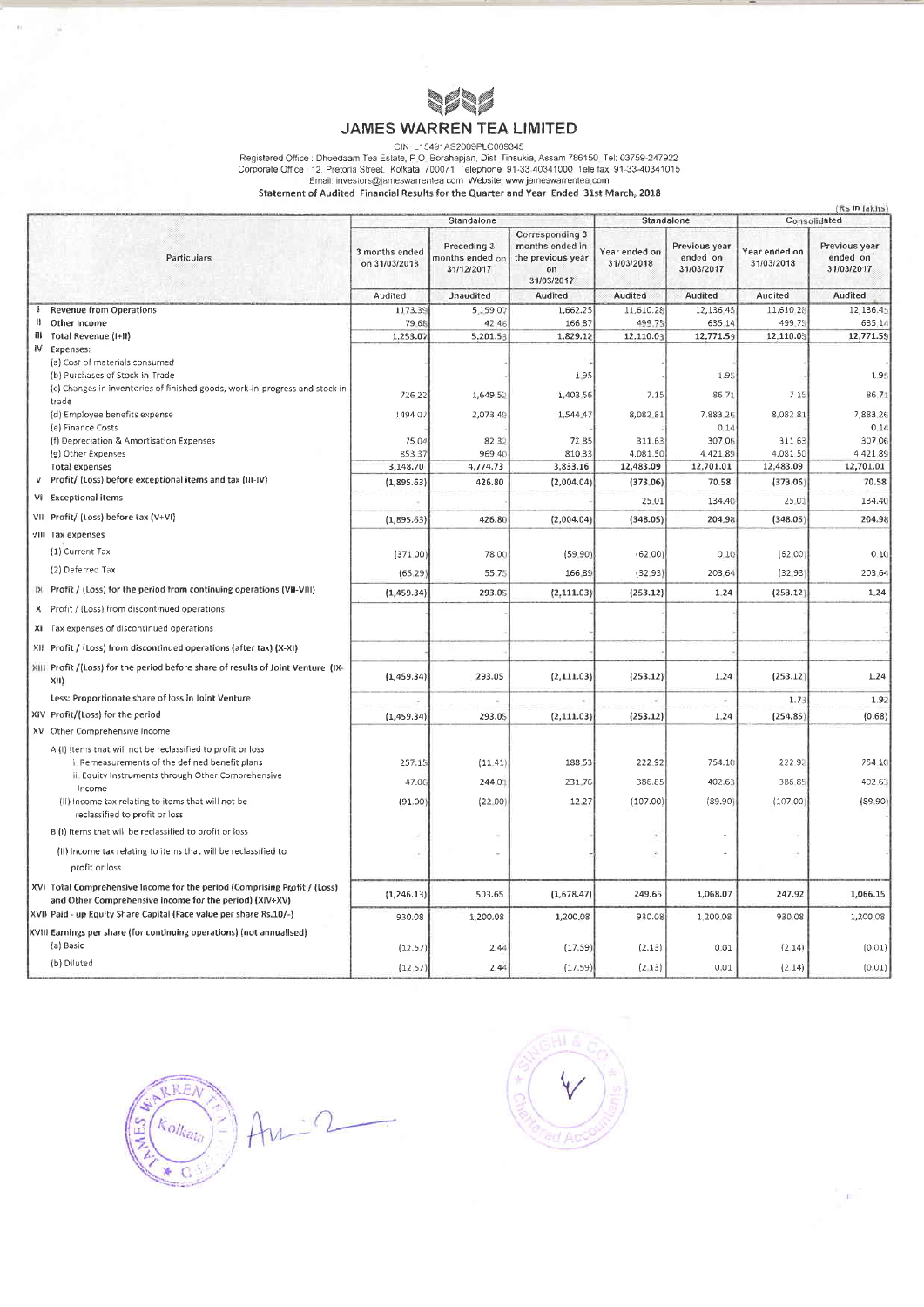#### NOTES

The aforesaid Audited Standalone/ Consolidated financial results have been reviewed by the Audit Committee and approved by the Board at its meeting held on 17th May,2018  $\mathbf{I}$ 

- The figures for the Quarter ended 31st March, 2018 are the balancing figures between the audited figures in respect of the full financial year and the published year to date figures upto the 3rd Quarter of the  $\overline{2}$ Current financial year.
- 3 The Company has prepared Consolidated Financial Results on annual basis for Consolidation of financial statement of Mayfair Investment Holding PTE. LTD., Joint Venture with the Company.
- 4 M/s. Warren Steels Private Limited ceased to be an Associate Company during the year ended 31° March, 2018 w.e.f. 24th Novemi
- 5 This Statement has been prepared in accordance with the Companies (Indian Accounting Standards) Rules, 2015 (Ind AS) as amended by the Companies (Indian Accounting Standards) (Amended) Rules, 2016 as 6 The format for audited/un-audited results as prescribed in SEBI's Circular CIR/CFD/CMD/15/2015 dated November 30, 2015 has been modified to the extent required to comply with requirements of SEBI's
- circular dated July 5, 2016, Ind AS and Schedule III (Division II) to the Companies Act, 2013 applicable to Companies that are required to comply with Ind AS.
- 7 During the current period, the Company has concluded the buy back of 27,00,000 equity shares as approved by the Board of Directors on 18th November 2017. This has resulted in a total cash outflow of Rs. 34.83 crores. In line with the requirement of Companies Act 2013, an amount of Rs. 32.13 crores has been utilized from General Reserve. Further, Capital Redemption Reserve of Rs. 2.7 crores (representing the nominal value of shares bought back) has been created as an apportionment from General Reserye. Consequent to such buy back, share capital has been reduced to Rs. 9.3 crores.
- 8 Reconciliation of Net Profit/(Loss) related to previous period on account of transition from the previous indian GAAP to Ind AS for the quarter and year ended 31st March, 2017 is as under :

| <b>Particulars</b>                                                                                                       | Quarter ended<br>31st March<br>2017 | Year ended<br>31st March<br>2017 | (Rs in lakhs)<br>Consolidated<br>Year ended 31st<br>March 2017 |
|--------------------------------------------------------------------------------------------------------------------------|-------------------------------------|----------------------------------|----------------------------------------------------------------|
| Net Profit / (Loss) as reported under previous GAAP<br>Adjustments:                                                      | (1, 244.68)                         | 607.35                           | 605.43                                                         |
| Effect of Changes in value of Finished Goods (Tea Stock)                                                                 | (23.18)                             | 51.71                            | 51.71                                                          |
| Effect of Changes in value of Biological Asset (Unplucked Green Leaf)                                                    | 57.72                               | (1.91)                           | (1.91)                                                         |
| Effect of reclassification of Actuarial Gain/(Loss) on defined benefit plan to Other Comprehensive Income                | (992.51)                            | (754.10)                         | (754.10)                                                       |
| Effect of reclassification of profit on sale of investment in equity share designated as FVTOCI                          | 1.71                                | (15.38)                          | (15.38)                                                        |
| Effect of profit on sale of investment in mutual fund                                                                    | (55.92)                             | (129.69)                         | (12969)                                                        |
| Effect of Net Gain / (Loss) on restatement of Investments (Mark to Market) measured at fair value through Profit or Loss | 64.33                               | 163.85                           | 163 85                                                         |
| Effect on adjustment of Govt. Grant with Property, Plant & Equipment and Depreciation thereon                            | (2.13)                              | (2.02)                           | (2.02)                                                         |
| Effect of Provision for Doubtful Debts                                                                                   | (1.32)                              | (1.32)                           | (1.32)                                                         |
| Tax Expense                                                                                                              | 84.95                               | 82 75                            | 82.75                                                          |
| Profit / (Loss) after tax as per Ind AS                                                                                  | (2,111.03)                          | 1.24                             | (0.68)                                                         |
| Other Comprehensive Income (net of tax)                                                                                  | 432.56                              | 1,066.83                         | 1,066 83                                                       |
| Total comprehensive Income as per Ind AS                                                                                 | (1,678.47)                          | 1.068.07                         | 1,066.15                                                       |

 $\overline{9}$ The company operates mainly in one business segment viz, cultivation, manufacturing and selling of Tea being reportable segment and all other activities revolve around the main activity.

10 Exceptional Item represents aggregate compensation received during the year ended 31st March, 2018 for compulsory acquisition of land.

11 Previous Vear/ period figures have been regrouped/rearranged, wherever necessary to make them comparable with the current period figures.

Place: Kolkata Date : May 17,2018





8y order of the Board For James Warren Tea Limited

 $Ar-2$ 

AKHIL KUMAR RUIA (Wholetime Director) DIN 03600526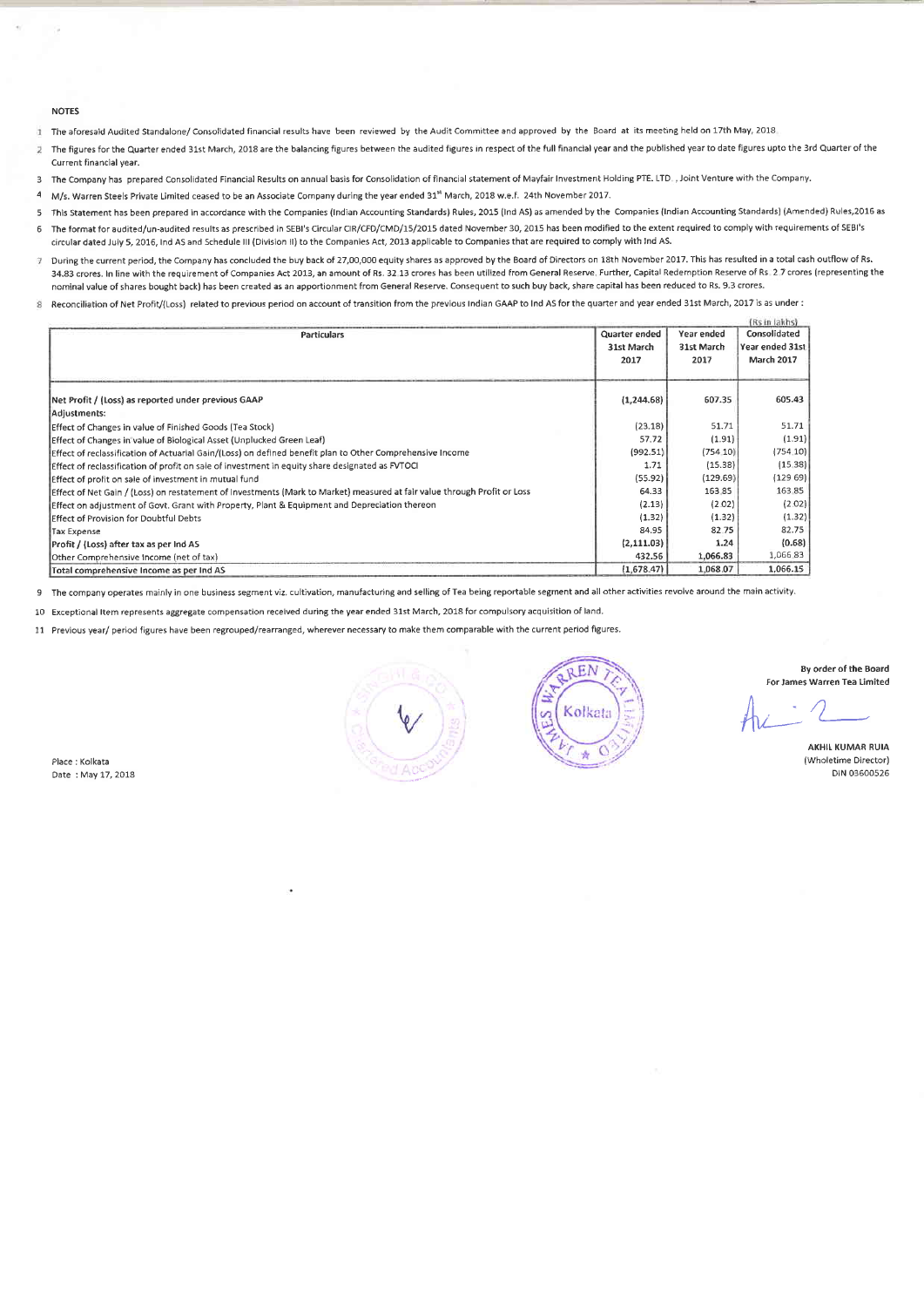

## **JAMES WARREN TEA LIMITED**

CIN: L15491AS2009PLC009345

CIN: LTD49TAS2009PLC009345<br>Registered Office : Dhoedaam Tea Estate, P.O. Borahapjan, Dist. Tinsukia, Assam 786150. Tel. 03759-247922<br>Corporate Office : 12, Pretoria Street, Kolkata 700071 Telephone. 91-33-40341000 Tele fax

### Statement of Assets And Liablilities As At 31st March, 2018

|     | (Rs in lakhs)                                   |                  |                  |                  |                  |  |
|-----|-------------------------------------------------|------------------|------------------|------------------|------------------|--|
|     |                                                 |                  | Standalone       | Consolidated     |                  |  |
|     | Particulars                                     | As at 31.03.2018 | As at 31.03.2017 | As at 31.03.2018 | As at 31.03.2017 |  |
|     |                                                 | (Audited)        | (Audited)        | (Audited)        | (Audited)        |  |
|     | <b>ASSETS</b>                                   |                  |                  |                  |                  |  |
|     | (1) Non-current assets                          |                  |                  |                  |                  |  |
|     | (a) Property, Plant and Equipment               | 4485.07          | 4485.63          | 4485 07          | 4485 63          |  |
|     | (b) Capital work-in-progress                    | 939 94           | 543.07           | 939.94           | 543.07           |  |
|     | (c) Intangible assets                           | 295              | 389              | 295              | 3.89             |  |
|     | (d) Financial Assets                            |                  |                  |                  |                  |  |
|     | (i) Investments                                 | 4453.90          | 4785.01          | 4450.25          | 478309           |  |
|     | (ii) Loans                                      | 158 72           | 153 63           | 158.72           | 153.63           |  |
|     | (e) Income tax assets (net)                     | 317.32           | 310 59           | 317.32           | 310.59           |  |
|     | (f) Other non-current assets                    | 30.13            | 45.28            | 30 13            | 45 28            |  |
|     | <b>Total Non-current assets</b>                 | 10388.03         | 10327.10         | 10384.38         | 10325.18         |  |
| (2) | <b>Current assets</b>                           |                  |                  |                  |                  |  |
|     | (a) Inventories                                 | 835.57           | 685.01           | 835.57           | 685.01           |  |
|     | (b) Biological Assets other than bearer plants  | 66.91            | 57.72            | 66.91            | 57.72            |  |
|     | (c) Financial Assets                            |                  |                  |                  |                  |  |
|     | (i) Investments                                 | 2250.25          | 4935.14          | 2250.25          | 4935.14          |  |
|     | (ii) Trade receivables                          | 74.12            | 390.70           | 74.12            | 390.70           |  |
|     |                                                 | 237.99           | 374.03           | 237.99           | 374.03           |  |
|     | (iii) Cash and cash equivalents                 |                  |                  |                  |                  |  |
|     | (iv) Loans                                      | 1009.03          | 1007.43          | 1009.03          | 1007 43          |  |
|     | (v) Others financial assets                     | 40 30            | 228.82           | 40.30            | 228 82           |  |
|     | (d) Other current assets                        | 415.98           | 340.81           | 415.98           | 340 81           |  |
|     | <b>Total Current assets</b>                     | 4930.15          | 8019.66          | 4930.15          | 8019.66          |  |
|     | <b>Total Assets</b>                             | 15318.18         | 18346.76         | 15314.53         | 18344.84         |  |
|     | <b>EQUITY AND LIABILITIES</b>                   |                  |                  |                  |                  |  |
|     | $(1)$ Equity                                    |                  |                  |                  |                  |  |
|     | (a) Equity Share capital                        | 930.08           | 1200.08          | 930.08           | 1200 08          |  |
|     | (b) Other Equity                                | 10482.67         | 13446.02         | 10479.02         | 13444.10         |  |
|     | <b>Total Equity</b>                             | 11412.75         | 14646.10         | 11409.10         | 14644.18         |  |
| (2) | Liabilities                                     |                  |                  |                  |                  |  |
|     | Non-current liabilities                         |                  |                  |                  |                  |  |
|     | (a) Provisions                                  | 1133.08          | 953.94           | 1133.08          | 953 94           |  |
|     | (b) Deferred tax liabilities (Net)              | 224.16           | 257.09           | 224 16           | 257 09           |  |
|     | (c) Other non-current liabilities               | 190.43           | 70.63            | 190.43           | 70.63            |  |
|     | <b>Total Non-current liabilities</b>            | 1547.67          | 1281.66          | 1547.67          | 1281.66          |  |
|     | <b>Current liabilities</b>                      |                  |                  |                  |                  |  |
|     | (a) Financial Liabilities<br>(i) Trade payables | 1061.68          | 971.70           | 1061.68          | 971.70           |  |
|     | (ii) Other financial liabilities                | 159.22           | 169.01           | 159.22           | 169.01           |  |
|     | (b) Provisions                                  | 979.22           | 1165.55          | 979 22           | 1165 55          |  |
|     | (c) Current Tax Liabilities (Net)               | 9.23             |                  | 923              |                  |  |
|     | (d) Other current liabilities                   | 148.41           | 112.74           | 148.41           | 112.74           |  |
|     | <b>Total Current liabilities</b>                | 2357.76          | 2419.00          | 2357.76          | 2419.00          |  |
|     | <b>Total Equity and Liabilities</b>             | 15318.18         | 18346.76         | 15314.53         | 18344.84         |  |

Reconciliation of Audited Standaione equity as previously reported (referred to as Indian GAAP) and ind AS for the year ended on 31st March, 2017

|                                                                                                                |                                    | (RS in lakhs) |  |
|----------------------------------------------------------------------------------------------------------------|------------------------------------|---------------|--|
| Particulars                                                                                                    | Total Equity as on 31st March 2017 |               |  |
|                                                                                                                | Standalone                         | Consolidated  |  |
| Total Equity (Shareholder's funds) as reported under previous GAAP                                             | 13,978.73                          | 13,976.81     |  |
| Adjustments:                                                                                                   |                                    |               |  |
| Gain/(Loss) on fair valuation of Investments                                                                   | 702.42                             | 702.42        |  |
| Provision for expected credit loss                                                                             | (4.44)                             | (4.44)        |  |
| Adjustment for Asset related to Government Grants with Property, Plant & Equipment and<br>Depreciation thereon | (3.55)                             | (3.55)        |  |
| Adjustment for changes in Inventory                                                                            | (17.21)                            | (17.21)       |  |
| Adjustment of changes in Biological Asset                                                                      | 57.72                              | 57.72         |  |
| Tax Impact on Ind AS adjustments                                                                               | (67.57)                            | (67.57)       |  |
| Total Equity as per Ind AS                                                                                     | 14,646.10                          | 14,644.18     |  |



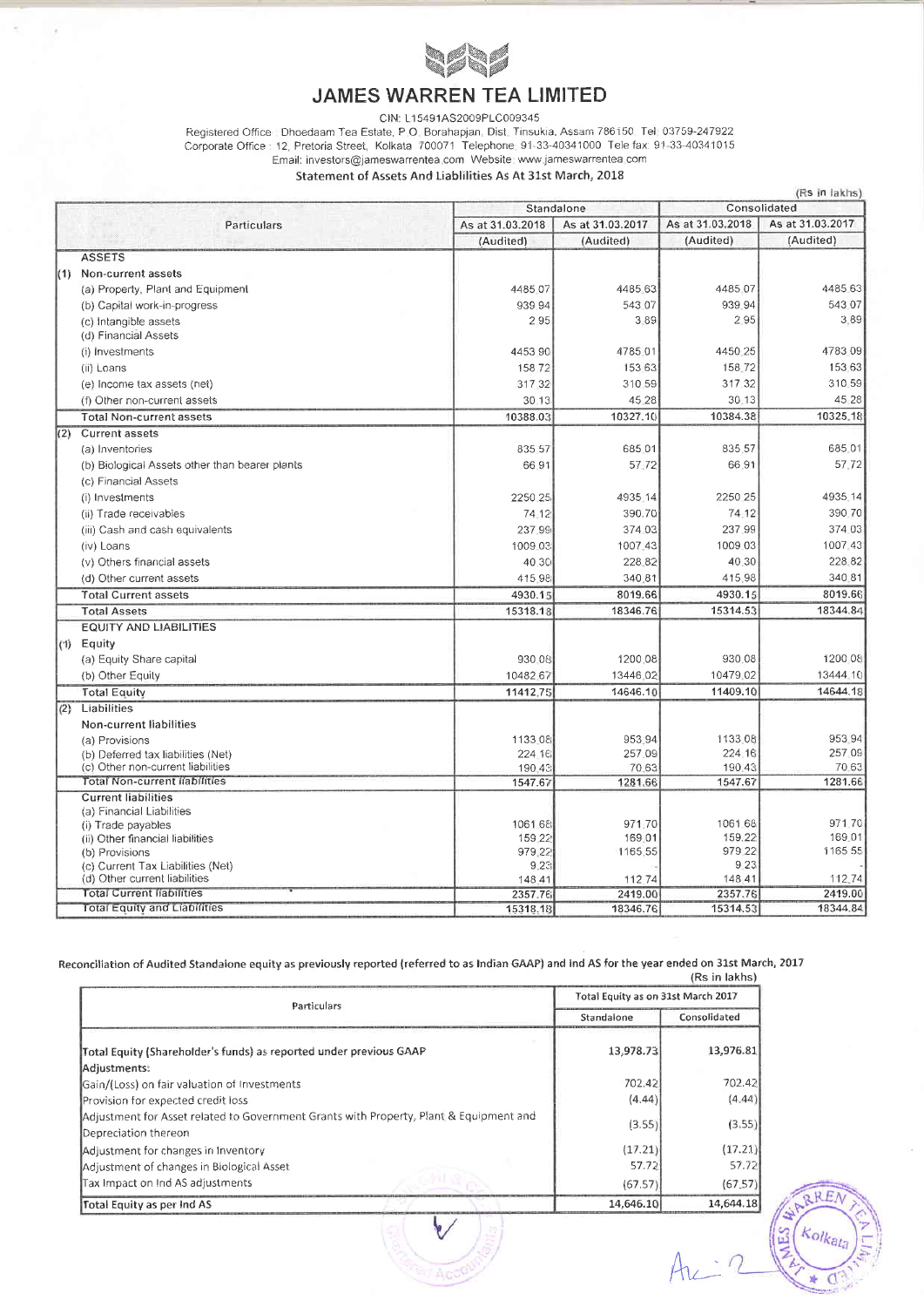

# James Warren Tea Limited

CIN : Ll 5491AS2009PLC009345

12, Pretoria Street, Kolkata 700 071, Telephone: 91-33-4034 1000, Telefax: 91-33-4034 1015 E-mail : investors@jameswarrentea.com, Website : www,jameswarrentea.com

Date: 17.05.2018

| <b>BSE Limited</b>         | The Calcutta Stock Exchange Ltd. |
|----------------------------|----------------------------------|
| Phiroze Jeejeebhoy Towers, | 7, Lyons Range,                  |
| Dalal Street, Fort,        | Kolkata -700 001.                |
| Mumbai - 400 001.          | <b>Scrip Code: 10020263</b>      |
| Scrip Code: 538564         |                                  |

Dear Sir,

### Reg : Declaration with respect to Standalone Audit Report with un-modified opinion

Pursuant to Regulation 33(3)(d) of the Securities & Exchange Board of India (Listing Obligations & Disclosure Requirements) Regulations, 2015 and SEBI Circular No. CIR/CFD/CMD/56/2016 dated May 27, 2016 we hereby declare that M/s. Singhi & Co., Chartered Accountants, Statutory Auditors of the Company have not expressed any modified opinion(s) on the audited standalone financial results for the financial year ended on  $31<sup>st</sup>$  March, 2018.

Kindly take the above information on record.

Thanking You,

Yours faithfully,

For James Warren Tea Limited

**Vikram Saraog Chief Financial Officer**